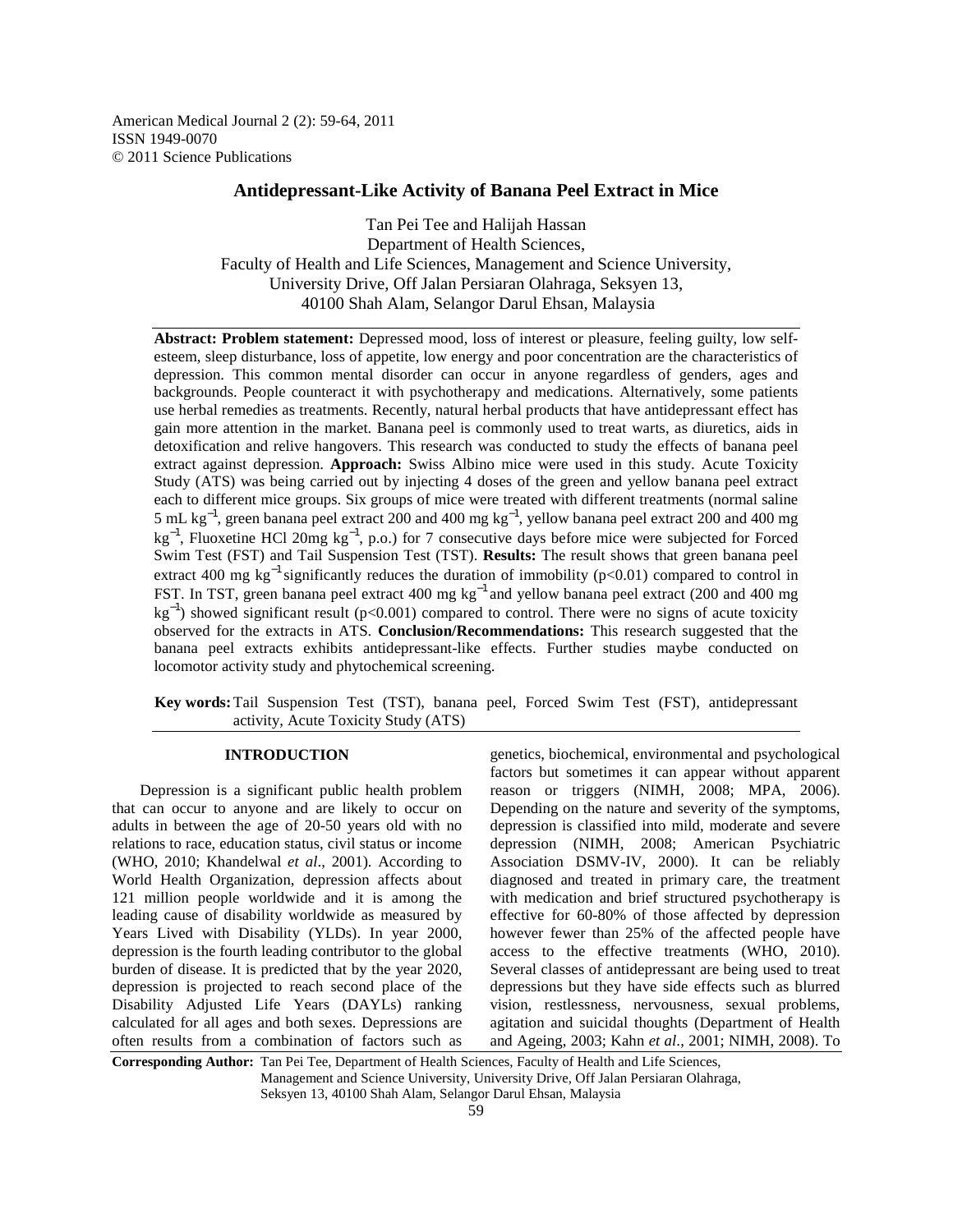reduce the impact of depression, there is an urge to provide a cost effective treatment to the public. With the increase incident of depression, natural herbs that have antidepressant effect has gain more attention recently as alternative treatment for depression. Banana peels consist 30% of the weight of the fruits. The peel contains mainly dietary fibers. Other nutrients contain inside banana peels are proteins, fats, starch contents, potassium, iron, calcium and others inorganic elements (Chen *et al*., 2007). In this present study, the effect of Cavendish banana peel extract in treating depressed mice was being investigated by employing Forced Swim Test (FST) and Tail Suspension Test (TST). The standard drug, fluoxetine which is a selective serotonin reuptake inhibitor was used as positive control to compare the efficacy of banana peel extract as antidepressant.

# **MATERIALS AND METHODS**

**Banana peel extraction:** The green banana peel extract was extracted by using the peel of fresh banana fruit-Musa, AAA cv. Cavendish (600 g) at green with a trace of yellow stage, heated in 1L of distilled water (80°C) for 2 min. The peel was homogenized with 70% acetone twice at room temperature using an electric blender (Mokbel and Hashinaga, 2005). Later it was centrifuged at 6000 rpm for 10 min. The 70% acetone green banana peel extracts are then filtered and concentrated to 300 mL using rotary evaporator at 50°C. Then, the extract was allowed to dry overnight in an oven (50°C). The yellow banana peel was also extracted by the same method. At the end, it yields 5.7282g (0.96%) of dry matters green banana peel extract and 6.9014g (1.15%) of yellow banana peel extract respectively.

**Experimental animals:** Ninety six Swiss albino mice of either sex (15-30g) were obtained from the lab. Animals were house in plastic cages at an ambient temperature  $(25\pm2\degree C)$ . A 12:12 h light-dark cycle is maintained during the experiments. They were feed with balanced rodent pellet diet and water *ad libitum* throughout the experimental period. Animals were acclimatized to their environment for at least one week before experimentation. The animals were randomly divided into different groups.

**Acute Toxicity Study (ATS):** The female Swiss albino mice were fasted for 3 h prior to the experiment. Acute toxicity study was being carry out by injecting 4 dose (0.25, 0.50, 0.75 and 1.00 g  $kg^{-1}$ , p.o) of the green and yellow banana peel extract each to different mice groups  $(n = 3)$ . The mortality and general behavior of the mice was observed for 48 h (Velraj *et al*., 2009) with special attention to the first 30 min and the first 4 h after the single oral administration, then periodically during the 48 h and daily for a total of 2 weeks (OECD, 2001; Gatsing *et al*., 2010).

**Forced Swim Test (FST):** The animal was divided into six groups and each group comprised of six mice. The treatment was given once daily for 7 consecutive days before the day of experiment (Table 1). Banana peel extract and fluoxetine were dissolved in normal saline. On the test day, the mice was forced to swim individually in a glass jar  $(25\times12\times25 \text{ cm}^3 \text{ sub})$ containing fresh water of 15 cm height and maintained at 29 $^{\circ}$ C ( $\pm$  2 $^{\circ}$ C) after 60 min of the administration of last dose (Bergner *et al*., 2010; Cryan *et al*., 2005). Two mice were being tested simultaneously by setting the apparatus side by side and blocked with a nontransparent screen to prevent the mice from seeing each other. After an initial 2 min period of vigorous activity, each animal assumed a typical immobile posture. A mice was considered to be immobile when it remained floating in the water without struggling, making only minimum movements of its limbs necessary to keep its head above water. The total duration of immobility was recorded with a webcam during the next 4 min of a total 6 min test. The changes in immobility duration were studied and compared after administering drugs in separate groups of animals. The water was changed to fresh water after each session to eliminate excrement, urine and fur. Each animal was used only once (Velraj *et al*., 2009; Kalra *et al*., 2008).

**Tail Suspension Test (TST):** The animal was divided into six groups and each group comprises six mice. The treatment was given once daily for 7 consecutive days before the day of experiment (Table 2). Banana peel extract and fluoxetine were dissolved in normal saline. Mice was suspended on a horizontal rod 50 cm above the surface of the table by adhesive tape placed approximately 1 cm from the tip of the tail on the test day after 60 min of the administration of last dose. The total duration of immobility induced by tail suspension was measured as a facile means of evaluating potential antidepressants. Immobility time was recorded with a webcam during a 6 min. period. Animal was considered to be immobile when it did not show any movement of body and hanged passively (Bergner *et al*., 2010; Cryan *et al*., 2005). Mobility was defined as movement of the hind legs (Velraj *et al*., 2009; Gopalakrishna *et al*., 2010).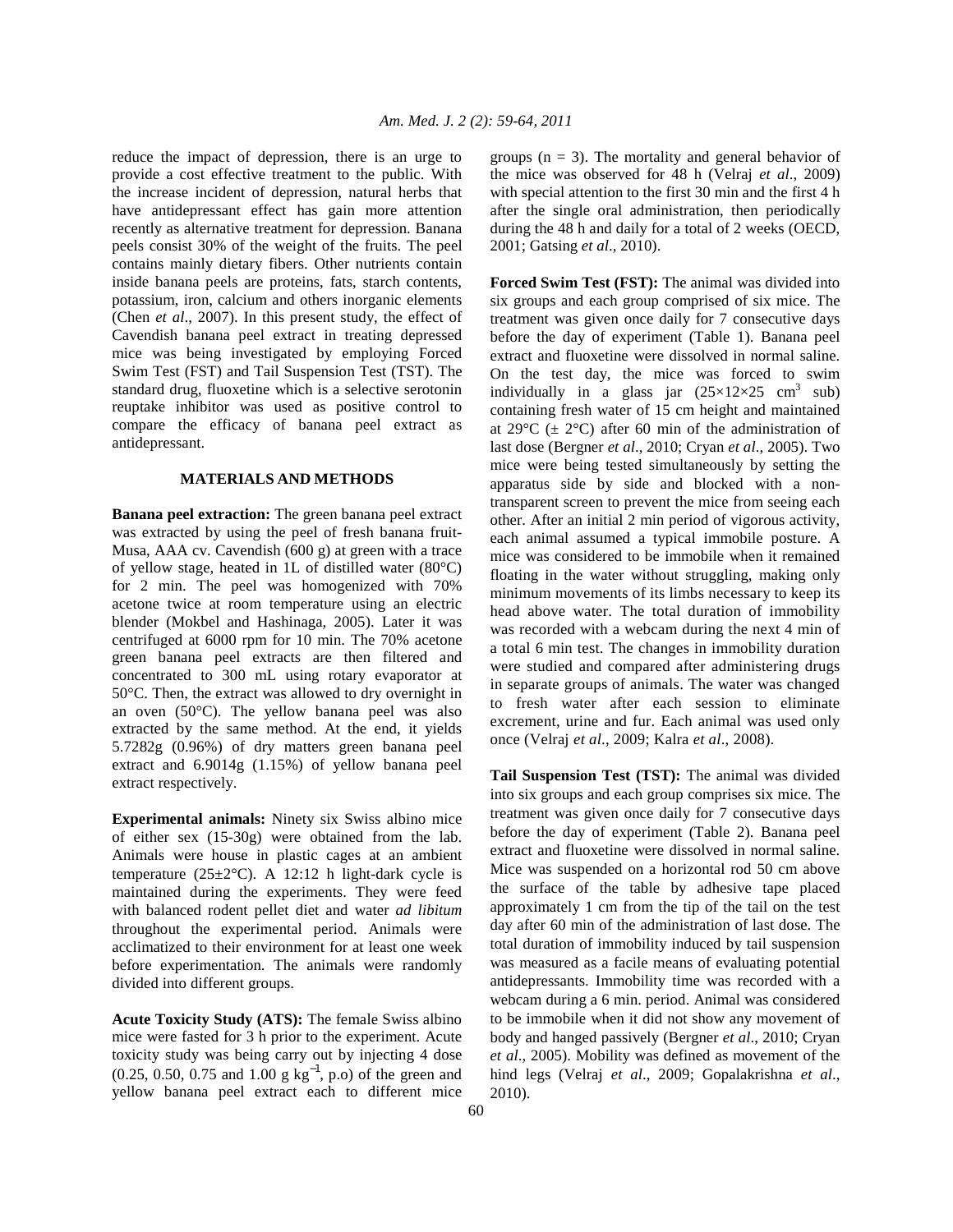| Table 1: Treatments for Forced Swim Test (FST) |                                                   |  |
|------------------------------------------------|---------------------------------------------------|--|
| Group $(n = 6)$                                | Treatment (p.o)                                   |  |
| FST 1 (Control)                                | Normal saline 5 mL $kg^{-1}$                      |  |
| FST <sub>2</sub>                               | Green banana peel extract 200 mg $kg^{-1}$        |  |
| FST <sub>3</sub>                               | Green banana peel extract 400 mg kg <sup>-1</sup> |  |
| FST <sub>4</sub>                               | Yellow banana peel extract 200 mg $kg^{-1}$       |  |
| FST <sub>5</sub>                               | Yellow banana peel extract 400 mg $kg^{-1}$       |  |
| FST <sub>6</sub>                               | Prozac 20 mg $kg^{-1}$                            |  |

| Table 2: Treatments for Tail Suspension Test (TST) |                                             |  |
|----------------------------------------------------|---------------------------------------------|--|
| Group $(n = 6)$                                    | Treatment (p.o)                             |  |
| TST 1 (Control)                                    | Normal saline 5 mL $kg^{-1}$                |  |
| TST <sub>2</sub>                                   | Green banana peel extract 200 mg $kg^{-1}$  |  |
| TST <sub>3</sub>                                   | Green banana peel extract 400 mg $kg^{-1}$  |  |
| TST <sub>4</sub>                                   | Yellow banana peel extract 200 mg $kg^{-1}$ |  |
| TST <sub>5</sub>                                   | Yellow banana peel extract 400 mg $kg^{-1}$ |  |
| TST <sub>6</sub>                                   | Prozac 20 mg $kg^{-1}$                      |  |

**Data collection:** The result of FST and TST was recorded and scored the duration of immobility by a blind observer using JWatcher version 1.0 (University of California, Los Angeles, USA and Macquarie University, Sydney, Australia. Available at http://www.jwatcher.ucla.edu/). For ATS, the mice were observed for 48 h.

**Data analysis:** The data obtain was analyzed by Oneway ANOVA (SPSS version 18) and followed by Dunnett's multiple comparison tests. P values below 0.05 were considered statistically significant. All the result obtains are express as mean± SEM.

## **RESULTS**

**Acute toxicity study:** All of the mice used in this study did not show any sign of acute toxicity during the 48 h observation. The general behavior of the mice was normal. Mice did not show any problem in locomotion, reacted normal to noise and pinch, the tail was flexible.

**Forced swim test:** The result of the antidepressant effects of green banana peel extracts and yellow banana peel extracts was presented in Fig. 1. It shows that the green and yellow banana peel extracts at dose 200 and 400 mg  $kg^{-1}$  significantly decreased the immobility time of mice compared to control group.

**Tail suspension test:** The effects of the green banana peel extracts and yellow banana peel extracts as antidepressant in mice was presented in Fig. 2. It was revealed that the green banana peel extracts and yellow banana peel extracts at dose 200 and 400 mg kg<sup>-1</sup> had significantly increased the duration of mobility in the tested mice.

## **DISCUSSION**

 Depression is a senile neurological disorder that is widely prevalent to modern fast paced life. Stressful lifestyle facilitates the evolution of depressive disorder as the stress can influence the function of central nervous system by altering a number of neurotransmitters, endocrine and neuroendocrine systems (Gopalakrishna *et al*., 2010). The most lethal complication of depression is the suicidal behavior (Khandelwal *et al*., 2001; Sudhakar *et al*., 2010). Despite the widely use of synthetic drugs to treat depression, these drugs often associated with adverse effects and limitations. The search for a natural product with fast onset of action, wide safety margin and less side effects has come to attention. The effective components of herbs that have antidepressant-like effect includes flavonoid, oligosaccharide, polysaccharide, alkaloid, organic acid (Velraj *et al*., 2009). The present study was designed to elucidate the effect of banana peel extract in treating depression in mice.

 Forced Swim Test (FST) developed and Tail Suspension Test (TST) developed induces unavoidable stress to rodents which reflects a state of behavioral despair that is similar to human depression. A normal animal tested in FST and TST submitted to a non-soluble aversive situation shows alternate between agitation and immobility. The agitation reflects state of searching which requires energy consumption while immobility is energy conservation (Badhe *et al*., 2010). The uses of animal model are widely used as preclinical screening for antidepressant (Gopalakrishna *et al*., 2010; Sharma *et al*., 2009). Animals that are treated with antidepressants struggle more even in desperate situation and spend less time with immobility (Badhe *et al*., 2010).

**Acute toxicity study:** ATS is the first step in the toxicological analysis of herbal drugs (Mustaffa *et al*., 2010). In ATS, all of the mice survived during the 48 h observation. The general behavior of the mice during the study was found to be normal. There was also no delayed death during the 14 days observation. There was no mortality observed even at the high dose of 1.00g kg<sup>-1</sup>, the Lethal Dose 50 (LD<sub>50</sub>) of the green banana peel extract and yellow banana peel extract was found to be more than  $1g kg^{-1}$ . Hence, the green banana peel extract and yellow banana peel extract were found to be safe up to a dose of 1 g  $kg^{-1}$  taken in a single dose via oral route.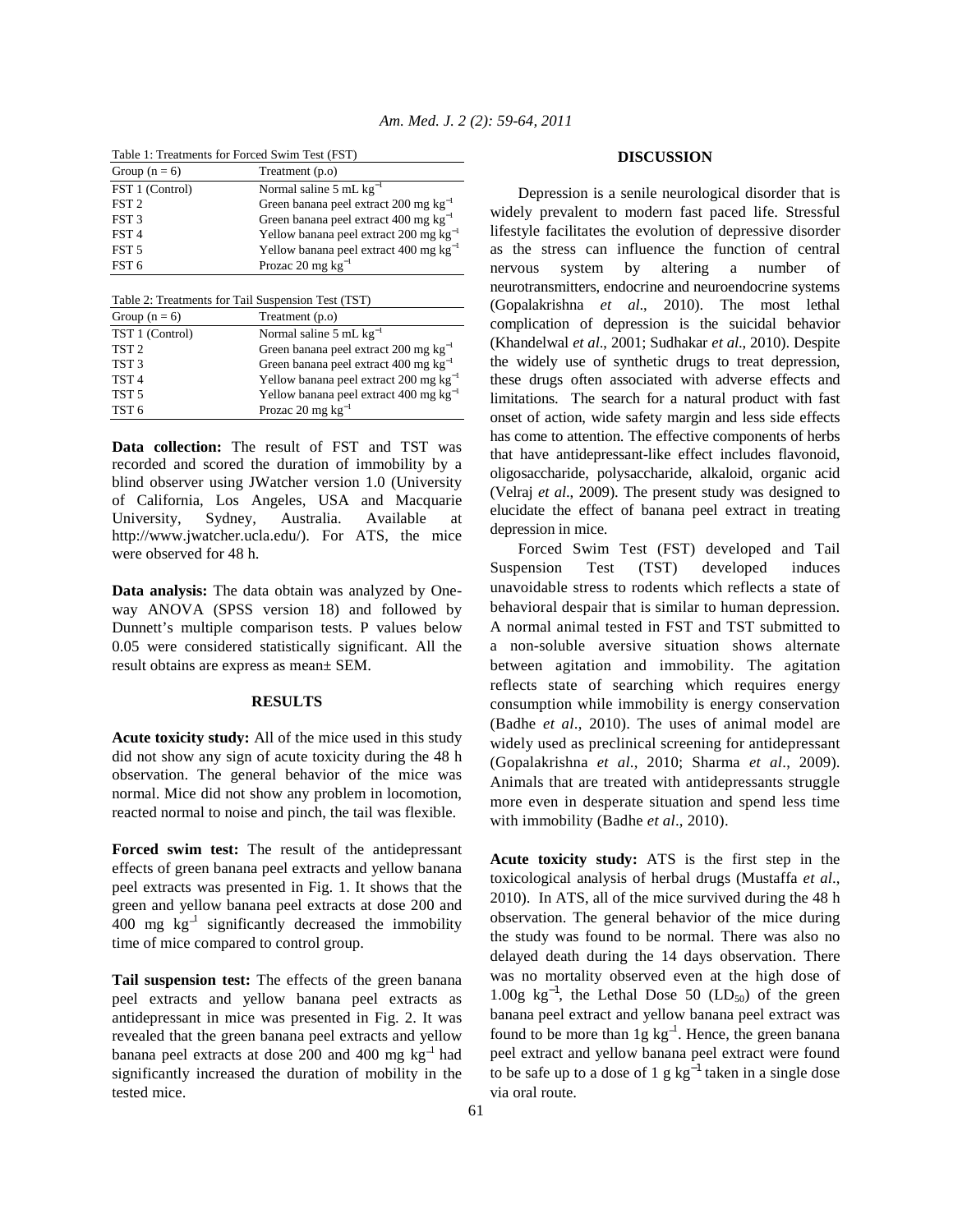**Forced swim test:** FST is a drug screening test for antidepressants, it is able to detect activity of a broad spectrum of clinically effective antidepressants (Cryan *et al*., 2005). FST has a high degree of predictive validity to major class of antidepressants such as Tricyclic Antidepressants (TCAs), monoamine oxidase inhibitors (MAOIs), atypical antidepressant, Selective<br>Serotonin Reuptake Inhibitors (SSRIs) and Serotonin Reuptake Inhibitors (SSRIs) and electroconvulsive therapy (Woode *et al*., 2010). This preclinical test evaluates the behavioral despair, a measure of failure to seek escape from an aversive stimulus in the tested mice. The immobility time is considered as the measure of depression-like behaviors, whereas, the reduction in the duration of immobility is characterized as antidepressant response (Woode *et al*., 2009; 2010). In Fig. 1, oral administration of green banana peel extract 200 mg kg−1 produced significant effect  $(150.00\pm4.82 \text{ mean}\pm\text{SEM}$ ,  $p<0.05)$ in mice when compared with control group that were treated with normal saline. The reduction of the immobility time was 17.36%. On the other hand, the yellow banana peel extract 400 mg  $kg^{-1}$  reduces the immobility period by  $15.43\%$  ( $153.50\pm10.02$ ,  $p<0.05$ ). As for the green banana peel extract 400 mg  $kg^{-1}$ , it significantly reduces the duration of immobility to  $146.33\pm4.68$  ( $p<0.01$ ) when compared to control. The percentage of reduction of the immobility time was 19.38%.



Fig. 1: Effect of treatment on forced swim test in mice. Data represents mean±SEM duration of immobility (n = 4-6 mice per group). Comparison was made using One-way ANOVA followed by Dunnett's multiple comparison tests, \*p<0.05 compared with control group,\*\*p<0.01 compared with control group, \*\*\*p<0.001 compared with control group



Fig. 2: Effect of treatment on tail suspension test in mice. Data represents mean $\pm$ SEM duration of immobility (n = 4-5 mice per group). Comparison was made using One-way ANOVA followed by Dunnett's multiple comparison tests, \*p<0.05 compared with control group, \*\*\*p<0.001 compared with control group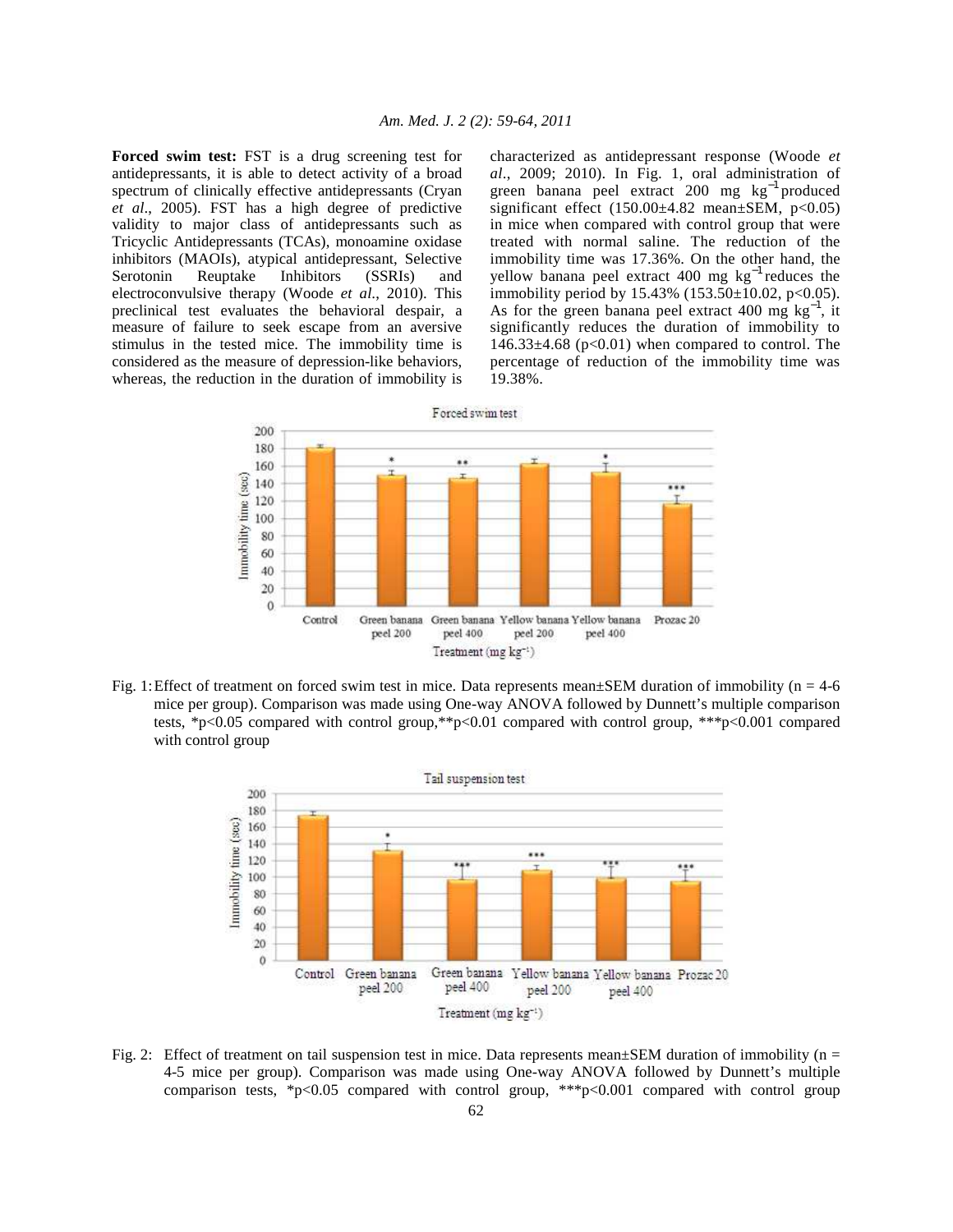**Tail suspension test:** TST can detect a broad spectrum of antidepressant irrespective of their underlying mechanism (Cryan *et al*., 2005). TST was reported to have greater sensitivity in detecting SSRIs activity compared to FST (Cryan *et al*., 2005; Woode *et al*., 2010) and less stressful than FST (Dhingra and Sharma, 2005; Velraj *et al*., 2009). Mice in TST shown immediate engage in several agitation or escape-like behaviors when they were suspended in the air followed by temporary increasing bouts of immobility (Woode *et al*., 2010). In Fig. 2, oral administration of green banana peel extract 200 mg kg−1 has significant result (132.50±8.37, p<0.05), it reduces 24.11% of the immobility time compared to control. Green banana peel 400 mg kg−1 showed significant effect  $(97.50\pm15.86, p<0.001)$  when compared with control group that were treated with normal saline. The percentage of immobility time reduction was 44.16%. Result also shows that yellow banana peel extract 200 mg kg<sup>-1</sup>and 400 mg kg<sup>-1</sup> showed significant result in reducing the immobility time. The immobility time for this two groups were 108.80±5.68, 99.25±13.84 (p<0.001) respectively with the percentage of reduction of the immobility time of 37.69% and 43.16%. The reduction of immobility time of green banana peel extract 400 mg  $kg^{-1}$  and yellow banana peel extract 400 mg kg<sup>-1</sup> was comparable to Prozac 20 mg kg<sup>-1</sup> (45.36%), a SSRIs antidepressant drug prescribed as a first line treatment for depression.

# **CONCLUSION**

 It can be concluded that oral administration of both green banana peel extract and yellow banana peel extract at different dose (200 and 400 mg  $kg^{-1}$ ) can be used to treat depression. Green banana peel extract and yellow banana peel extract does possess antidepressant effects by produces a dose dependant reduction in FST and TST tests. The therapeutic dose for green banana peel extract and yellow banana peel extract in treating depression is 400 mg kg−1. Green banana peel extract were found to be more effective in treating depression compared to yellow banana peel extract. Further research are necessary for locomotor activity study and phytochemical screening for the extract for the better understanding of the actual mechanism of action involved in the antidepressant activity of banana peel. Limit test and pathology examination should be done for acute toxicity study to yield more useful information.

#### **ACKNOWLEDGMENT**

 Researchers would like to acknowledge Management and Science University (MSU) and PTPL College for providing the equipment and facilities for this research.

### **REFERENCES**

- American Psychiatric Association DSMV-IV, 2000. Diagnostic and Statistical Manual of Mental Disorders. 4th Edn. Text Revision, American Psychiatric Association, ISBN: 0-89042-025-4, pp: 943.
- Badhe, S.R., R.V. Badhe, M.M. Ghaisas, V.V. Chopade and A.D. Deshpande, 2010. Evaluations of antidepressant activity of *Anacyclus pyrethrum* root extract. Int. J. Green Pharm, 4:79-82. DOI: 10.4103/0973-8258.63880
- Bergner, C.L., A.N. Smolinsky, P.C. Hart, B.D. Dufour and R.J. Egan *et al*., 2010. Mouse models for studying depression-like states and antidepressant drugs. Methods Mol Biol, 602: 267-282. DOI: 10.1007/978-1-60761-058-8\_16
- Chen, J., W.C. Song and Y.S. Xu, 2007. Study on distilled dietary fiber technology from banana peel. Food Sci., 1: 99-101.
- Cryan, J.F., C. Mombereau and A. Vassout, 2005. The tail suspension test as a model for assessing antidepressant activity: Review of pharmacological and genetic studies in mice. Neurosci. Biobehav. Rev., 29: 571-625. DOI: 10.1016/j.neubiorev.2005.03.009
- Department of Health and Ageing, 2003. A manual of mental health care in general practice: Antidepressants.
- Dhingra, D. and A. Sharma, 2005. Evaluation of antidepressant-like activity of glycyrrhizin in mice. Int. J. Pharmacol, 6: 390-304. DOI: 10.4103/0253- 7613.19077
- Gatsing, D., C.F.N. Nkeugouapi, B.F.N. Nkah, J.R. Kuiate and F.M. Tchouanguep, 2010. Antibacterial activity, bioavailability and acute toxicity evaluation of the leaf extract of *Alchornea cordifolia* (Euphorbiaceae). Int. J. Pharmacol., 6: 173-182. DOI: 10.3923/ijp.2010.173.182
- Gopalakrishna, H.N., S. Rajeshwari, S. Pemminati, S.K. Ashok and M.C. Alwar *et al*., 2010. A preliminary study on antidepressant activity of NR-ANX-C (a polyherbal product) in mice. J. Pharmacy Res., 3: 550-553.